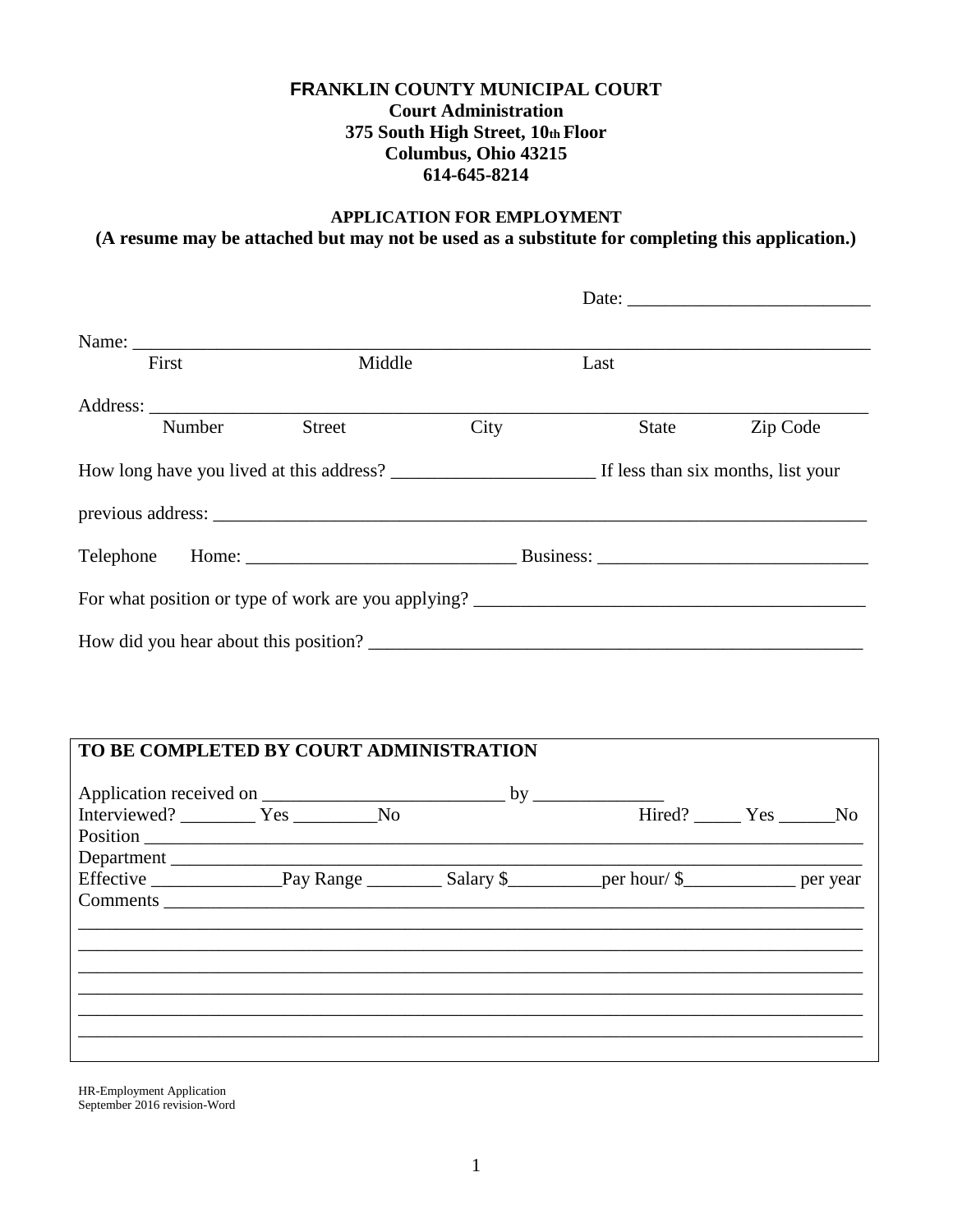## **EMPLOYMENT HISTORY**

List below present and past employment, beginning with the most recent. If your title or duties changed significantly in the course of your service with an employer, indicate such changes clearly as a separate employment. Include any military service, indicating the rank you attained and your specialty. Significant, long-term volunteer work may also be included. A resume may not be used as a substitute for completing this section.

| ,我们也不能在这里的时候,我们也不能在这里的时候,我们也不能在这里的时候,我们也不能会不能会不能会不能会不能会不能会不能会不能会。<br>第2012章 我们的时候,我们的时候,我们的时候,我们的时候,我们的时候,我们的时候,我们的时候,我们的时候,我们的时候,我们的时候,我们的时候,我们的时候,我 |  |  |
|-------------------------------------------------------------------------------------------------------------------------------------------------------|--|--|
|                                                                                                                                                       |  |  |
|                                                                                                                                                       |  |  |
| ,一个人的人都是一个人的人,我们就是一个人的人,我们就是一个人的人,我们就是一个人的人,我们就是一个人的人,我们就是一个人的人,我们就是一个人的人,我们就是一个人                                                                     |  |  |
|                                                                                                                                                       |  |  |
|                                                                                                                                                       |  |  |
|                                                                                                                                                       |  |  |
|                                                                                                                                                       |  |  |
|                                                                                                                                                       |  |  |
|                                                                                                                                                       |  |  |
|                                                                                                                                                       |  |  |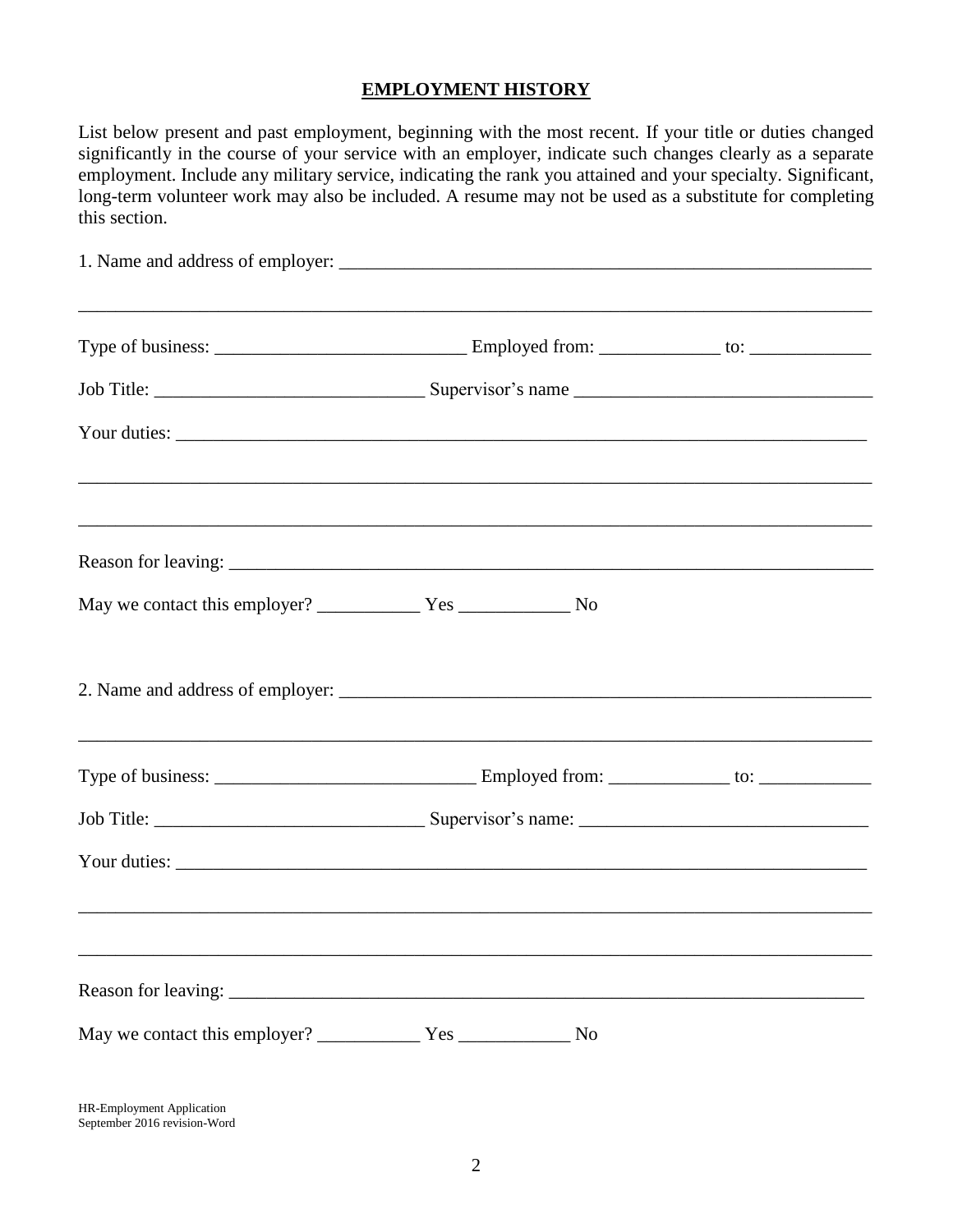| Your duties: Note that the contract of the contract of the contract of the contract of the contract of the contract of the contract of the contract of the contract of the contract of the contract of the contract of the con |  |
|--------------------------------------------------------------------------------------------------------------------------------------------------------------------------------------------------------------------------------|--|
|                                                                                                                                                                                                                                |  |
|                                                                                                                                                                                                                                |  |
|                                                                                                                                                                                                                                |  |
|                                                                                                                                                                                                                                |  |
|                                                                                                                                                                                                                                |  |
|                                                                                                                                                                                                                                |  |
|                                                                                                                                                                                                                                |  |
|                                                                                                                                                                                                                                |  |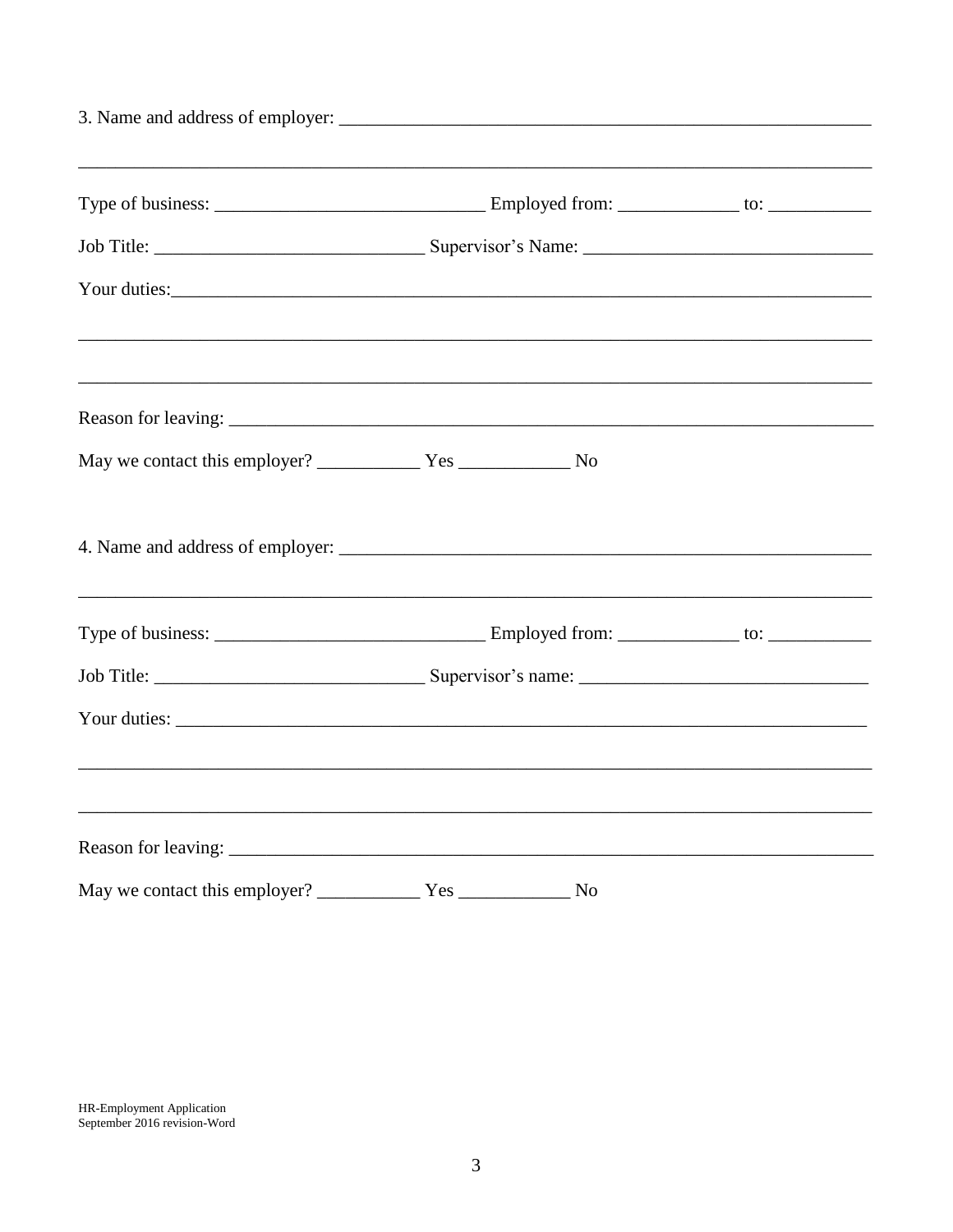## **EDUCATION**

|                    | Name and Address of School | Course of Study<br>or Major | Years<br>Completed | List Diploma<br>or Degree<br>Received |
|--------------------|----------------------------|-----------------------------|--------------------|---------------------------------------|
| High School        |                            |                             |                    |                                       |
| College            |                            |                             |                    |                                       |
| College            |                            |                             |                    |                                       |
| Other<br>(Specify) |                            |                             |                    |                                       |

## **TRAINING AND OTHER QUALIFICATIONS**

If you have received training, other than in an academic setting already listed above, that is relevant to the position for which you are applying, list this information in the area below or on a separate sheet and attach it to this application. Be sure to include the type of training, subjects covered in the training, the organization that provided the training, and the length of the training.

\_\_\_\_\_\_\_\_\_\_\_\_\_\_\_\_\_\_\_\_\_\_\_\_\_\_\_\_\_\_\_\_\_\_\_\_\_\_\_\_\_\_\_\_\_\_\_\_\_\_\_\_\_\_\_\_\_\_\_\_\_\_\_\_\_\_\_\_\_\_\_\_\_\_\_\_\_\_\_\_\_\_\_\_\_\_\_\_\_\_\_\_

\_\_\_\_\_\_\_\_\_\_\_\_\_\_\_\_\_\_\_\_\_\_\_\_\_\_\_\_\_\_\_\_\_\_\_\_\_\_\_\_\_\_\_\_\_\_\_\_\_\_\_\_\_\_\_\_\_\_\_\_\_\_\_\_\_\_\_\_\_\_\_\_\_\_\_\_\_\_\_\_\_\_\_\_\_\_\_\_\_\_\_\_

\_\_\_\_\_\_\_\_\_\_\_\_\_\_\_\_\_\_\_\_\_\_\_\_\_\_\_\_\_\_\_\_\_\_\_\_\_\_\_\_\_\_\_\_\_\_\_\_\_\_\_\_\_\_\_\_\_\_\_\_\_\_\_\_\_\_\_\_\_\_\_\_\_\_\_\_\_\_\_\_\_\_\_\_\_\_\_\_\_\_\_\_

List any additional information or special qualifications you have for the position for which you are applying. Include special machines or equipment you operate, hobbies or life experiences from which you have gained relevant skills, or other information that you want to be considered.

\_\_\_\_\_\_\_\_\_\_\_\_\_\_\_\_\_\_\_\_\_\_\_\_\_\_\_\_\_\_\_\_\_\_\_\_\_\_\_\_\_\_\_\_\_\_\_\_\_\_\_\_\_\_\_\_\_\_\_\_\_\_\_\_\_\_\_\_\_\_\_\_\_\_\_\_\_\_\_\_\_\_\_\_\_\_\_\_\_\_\_\_

\_\_\_\_\_\_\_\_\_\_\_\_\_\_\_\_\_\_\_\_\_\_\_\_\_\_\_\_\_\_\_\_\_\_\_\_\_\_\_\_\_\_\_\_\_\_\_\_\_\_\_\_\_\_\_\_\_\_\_\_\_\_\_\_\_\_\_\_\_\_\_\_\_\_\_\_\_\_\_\_\_\_\_\_\_\_\_\_\_\_\_\_

\_\_\_\_\_\_\_\_\_\_\_\_\_\_\_\_\_\_\_\_\_\_\_\_\_\_\_\_\_\_\_\_\_\_\_\_\_\_\_\_\_\_\_\_\_\_\_\_\_\_\_\_\_\_\_\_\_\_\_\_\_\_\_\_\_\_\_\_\_\_\_\_\_\_\_\_\_\_\_\_\_\_\_\_\_\_\_\_\_\_\_\_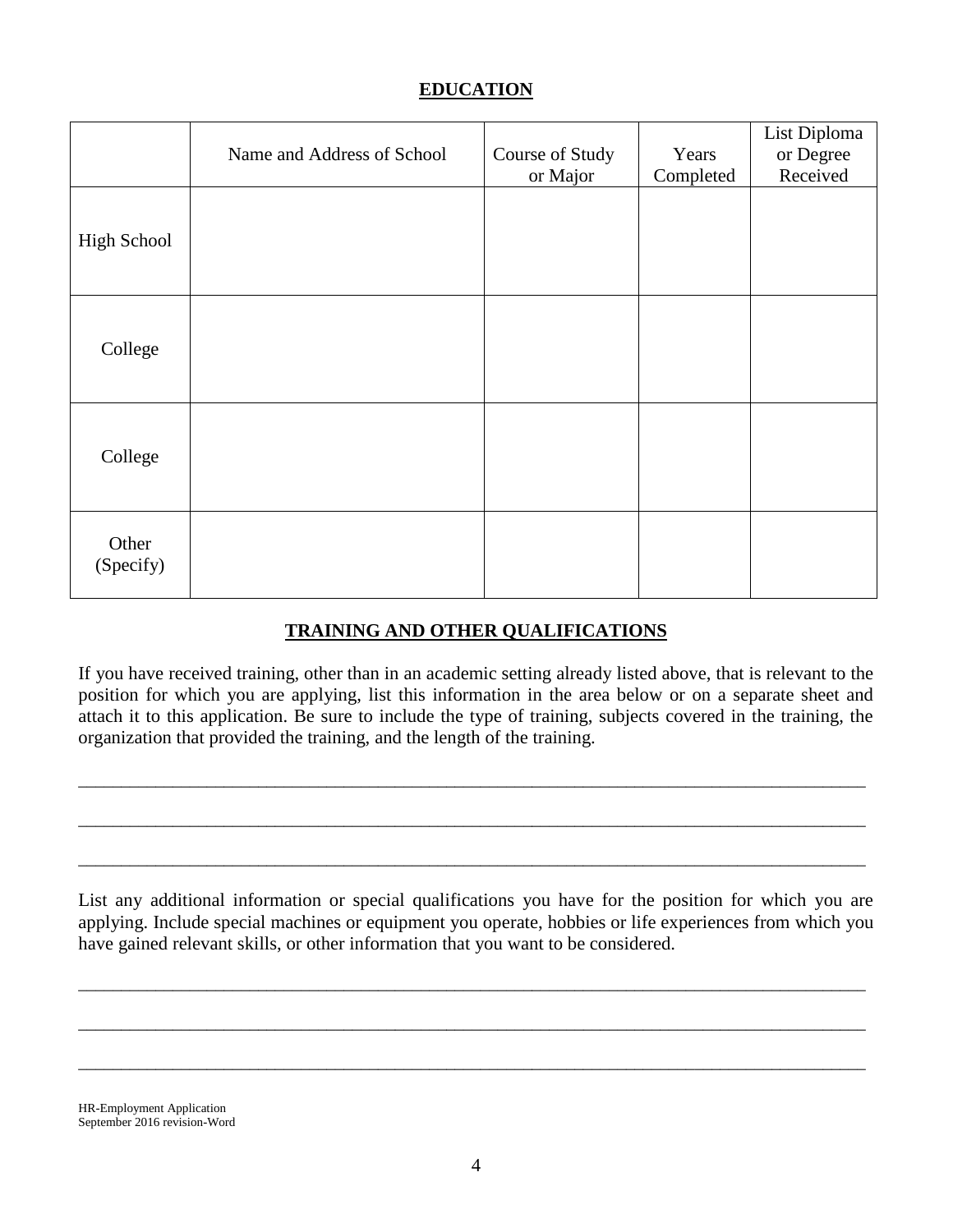### **MISCELLANEOUS**

The following information will be used only if it is directly related to the position for which you are applying. Yes No

|          |                                                                                                                                                                                                                                                      | 1 U.S | 1 V V |
|----------|------------------------------------------------------------------------------------------------------------------------------------------------------------------------------------------------------------------------------------------------------|-------|-------|
|          | 1. Do you have a valid Ohio driver's license?                                                                                                                                                                                                        |       |       |
|          | 2. If necessary, can you supply your own transportation for work use?                                                                                                                                                                                |       |       |
| 3.<br>4. | Can you perform all the required tasks/duties as described in the job description?<br>Are you able to work during the hours required for the position for which you are                                                                              |       |       |
|          | applying?                                                                                                                                                                                                                                            |       |       |
|          | 5. Are you proficient in any language other than English?                                                                                                                                                                                            |       |       |
| 6.       | Have you ever been employed by a court system?                                                                                                                                                                                                       |       |       |
|          | 7. Do you have any commitments to another employer or personal activity that                                                                                                                                                                         |       |       |
|          | might affect or cause a conflict of interest with employment with this court?                                                                                                                                                                        |       |       |
|          | 8. Are you related by blood or marriage, up to and including second cousin to a                                                                                                                                                                      |       |       |
|          | a judge or an employee of this court?                                                                                                                                                                                                                |       |       |
| 9.       | As an employee of this court, you may have access to probation and criminal<br>records. Do you have any close relatives, friends, or anyone with whom you live<br>who is currently facing criminal or traffic charges, or is on parole or probation, |       |       |
|          | with any court in Franklin County?                                                                                                                                                                                                                   |       |       |

If you answered "No" to questions 1, 2, 3, or 4, or if you answered "Yes" to questions 5, 6, 7, 8, or 9, explain fully below, indicating by number the question to which you are responding. Attach an additional sheet if necessary. A "yes" or a "no" answer to any of the above questions does not automatically disqualify you from employment with this court.

\_\_\_\_\_\_\_\_\_\_\_\_\_\_\_\_\_\_\_\_\_\_\_\_\_\_\_\_\_\_\_\_\_\_\_\_\_\_\_\_\_\_\_\_\_\_\_\_\_\_\_\_\_\_\_\_\_\_\_\_\_\_\_\_\_\_\_\_\_\_\_\_\_\_\_\_\_\_\_\_\_\_\_\_\_\_\_\_\_\_\_\_\_\_\_\_\_\_\_\_\_\_

\_\_\_\_\_\_\_\_\_\_\_\_\_\_\_\_\_\_\_\_\_\_\_\_\_\_\_\_\_\_\_\_\_\_\_\_\_\_\_\_\_\_\_\_\_\_\_\_\_\_\_\_\_\_\_\_\_\_\_\_\_\_\_\_\_\_\_\_\_\_\_\_\_\_\_\_\_\_\_\_\_\_\_\_\_\_\_\_\_\_\_\_

\_\_\_\_\_\_\_\_\_\_\_\_\_\_\_\_\_\_\_\_\_\_\_\_\_\_\_\_\_\_\_\_\_\_\_\_\_\_\_\_\_\_\_\_\_\_\_\_\_\_\_\_\_\_\_\_\_\_\_\_\_\_\_\_\_\_\_\_\_\_\_\_\_\_\_\_\_\_\_\_\_\_\_\_\_\_\_\_\_\_\_\_

\_\_\_\_\_\_\_\_\_\_\_\_\_\_\_\_\_\_\_\_\_\_\_\_\_\_\_\_\_\_\_\_\_\_\_\_\_\_\_\_\_\_\_\_\_\_\_\_\_\_\_\_\_\_\_\_\_\_\_\_\_\_\_\_\_\_\_\_\_\_\_\_\_\_\_\_\_\_\_\_\_\_\_\_\_\_\_\_\_\_\_\_

\_\_\_\_\_\_\_\_\_\_\_\_\_\_\_\_\_\_\_\_\_\_\_\_\_\_\_\_\_\_\_\_\_\_\_\_\_\_\_\_\_\_\_\_\_\_\_\_\_\_\_\_\_\_\_\_\_\_\_\_\_\_\_\_\_\_\_\_\_\_\_\_\_\_\_\_\_\_\_\_\_\_\_\_\_\_\_\_\_\_\_\_

\_\_\_\_\_\_\_\_\_\_\_\_\_\_\_\_\_\_\_\_\_\_\_\_\_\_\_\_\_\_\_\_\_\_\_\_\_\_\_\_\_\_\_\_\_\_\_\_\_\_\_\_\_\_\_\_\_\_\_\_\_\_\_\_\_\_\_\_\_\_\_\_\_\_\_\_\_\_\_\_\_\_\_\_\_\_\_\_\_\_\_\_

\_\_\_\_\_\_\_\_\_\_\_\_\_\_\_\_\_\_\_\_\_\_\_\_\_\_\_\_\_\_\_\_\_\_\_\_\_\_\_\_\_\_\_\_\_\_\_\_\_\_\_\_\_\_\_\_\_\_\_\_\_\_\_\_\_\_\_\_\_\_\_\_\_\_\_\_\_\_\_\_\_\_\_\_\_\_\_\_\_\_\_\_